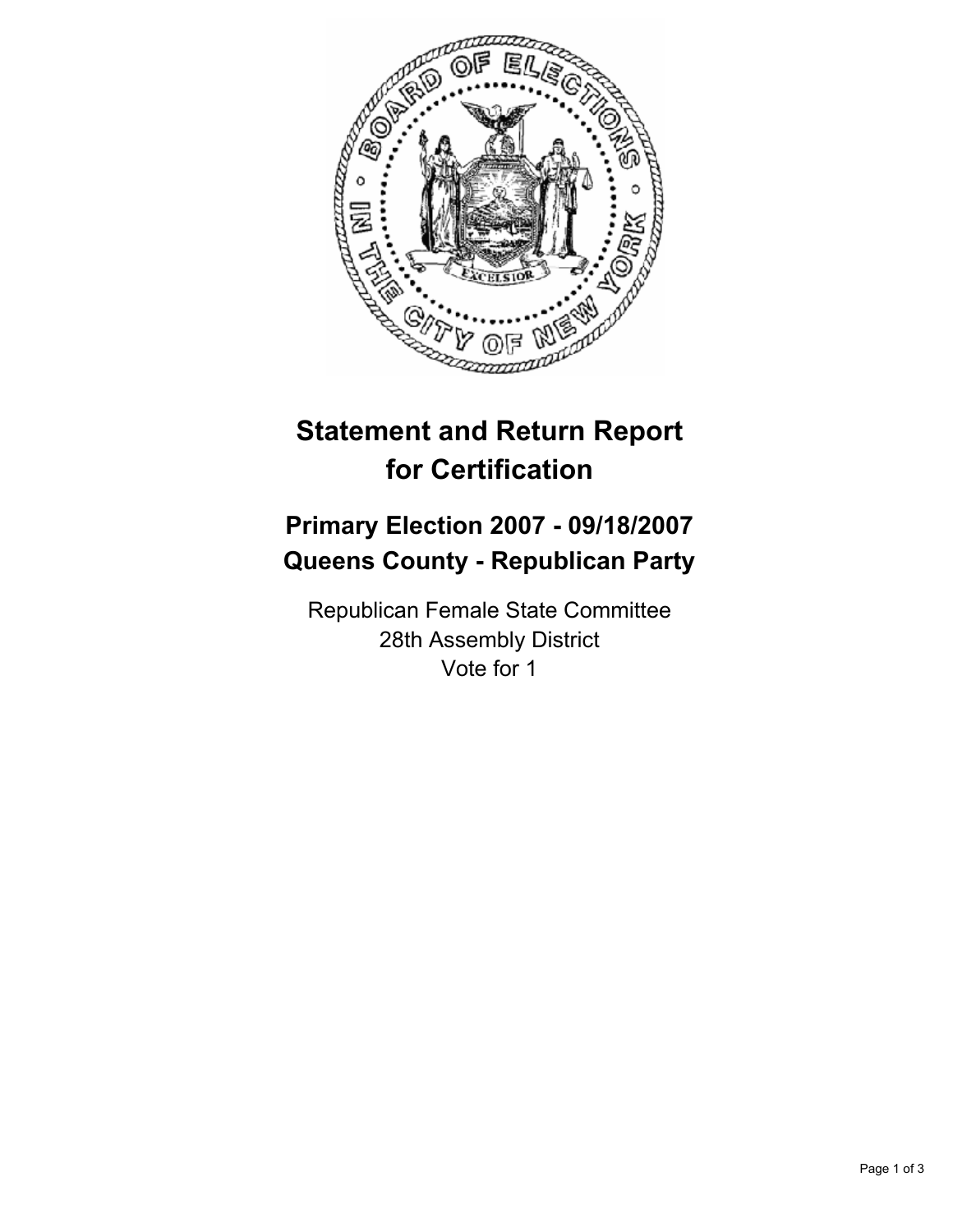

## **Assembly District 28**

| <b>EMERGENCY</b>          | ີ<br>×. |
|---------------------------|---------|
| ABSENTEE/MILITARY         | 49      |
| AFFIDAVIT                 | ◠       |
| <b>MARGUERITE R ADAMS</b> | 381     |
| <b>VIRGINIA DONNELLY</b>  | 372     |
| <b>Total Votes</b>        | 753     |